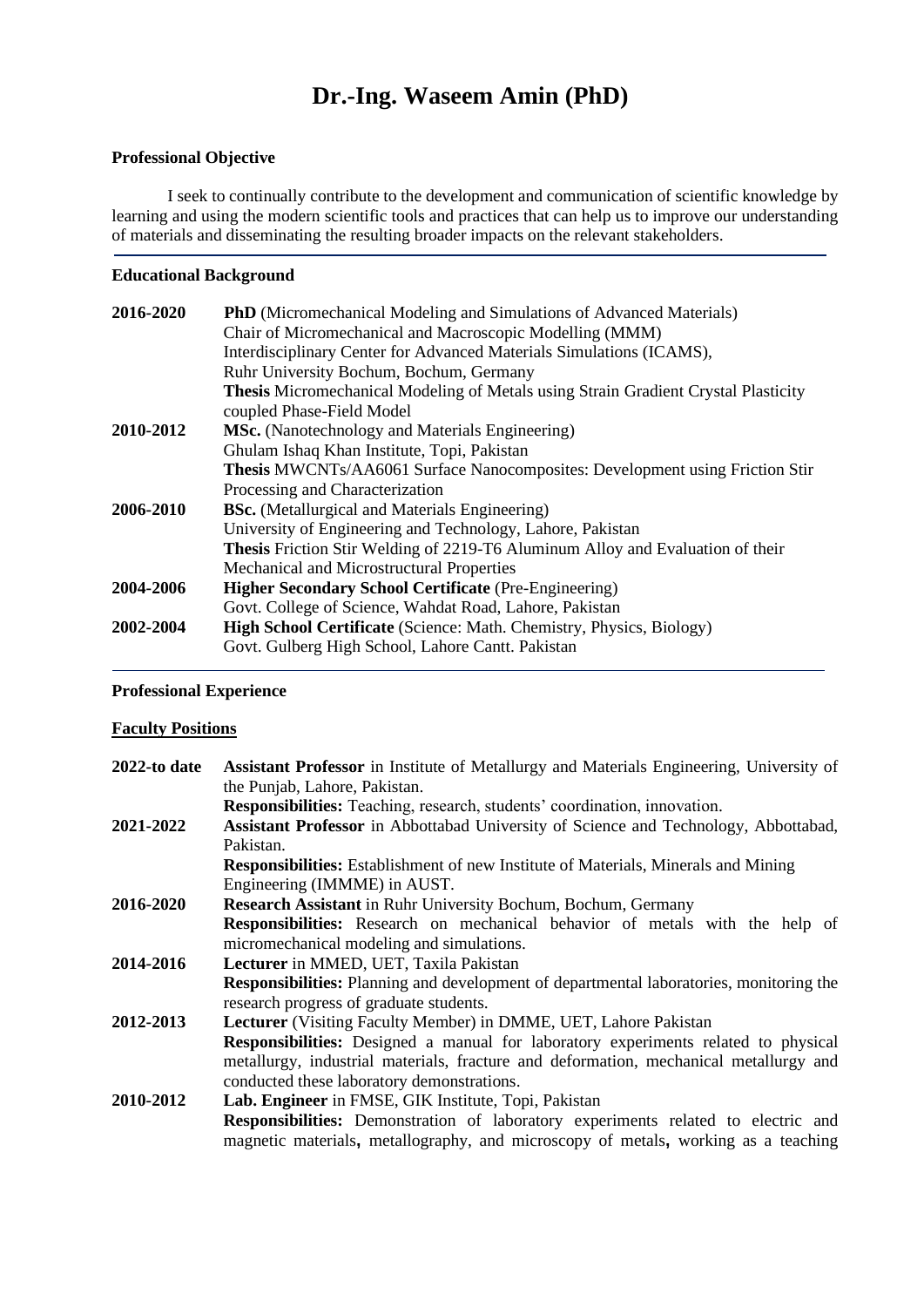assistant for different undergraduate courses along with record management and certain other administrative assignments.

**2009-2009 Internee** in Millat Tractors Pvt. Ltd. & Qadri Brothers Pvt. Ltd. Lahore, Pakistan. **Training Included:** Quality assurance in metallic components of MFG tractors, Usage of non-destructive testing, Casting design analysis, Casting process study.

# **Administrative Positions**

| <b>2015-2016</b> | Worked as                                         |
|------------------|---------------------------------------------------|
|                  | • Deputy Director Placement $&$ Career Counseling |
|                  | • Deputy Director International Linkages          |
|                  | • Assistant Coordinator PEB                       |
| <b>2021-2022</b> | Worked as                                         |
|                  | • Director Admissions                             |
|                  |                                                   |

# **Teaching Courses**

- Introduction to Engineering Materials
- Mechanics of Materials
- Mechanical Behaviour of Materials
- Computational Materials Engineering
- Computer Adid Design
- Crystal Plasticity
- Phase Field Modelling
- Documentation in Materials Science
- Phase Transformation in Materials
- Advanced Materials

# **List of Publications**

- 1. **W. Amin**, A. Biswas, M. R. G. Prasad, N. Vajragupta, A. Hartmaier On the role of grain boundary texture in dynamic grain growth in FCC metals **(in process)**
- 2. M. R. G. Prasad, A. Biswas, **W. Amin**, S. Gao, N. Vajragupta, A. Hartmaier Influence of pore shape on anisotropic mechanical behavior of L-PBF manufactured metal by micromechanical modeling, Advanced Engineering Materials 22, 12, (2020)
- 3. M. A. Ali, I. Lopez-Galilea, **W. Amin**, S. Gao et al. Effect of γ′ precipitate size on hardness and creep properties of Ni-base single crystal superalloys: experiment and simulation, Materialia, 12, 100692, (2020)
- 4. M. A. Ali, **W. Amin**, O. Shchyglo, I. Steinbach. 45-degree rafting in Ni-based superalloys: A combined phase-field and strain gradient crystal plasticity study, International Journal of Plasticity, 128, 102659, (2020)
- 5. **W. Amin**, M. A. Ali, N. Vajragupta, A. Hartmaier. Studying grain boundary strengthening by dislocation-based strain gradient crystal plasticity coupled with a multi-phase-field model, Materials, MDPI, Basel, Switzerland, 12, 2977, (2019)
- 6. J. A. Qayyum, K. Altaf, A. Abdul-Rani, **W. Amin** et al. Metal injection molding process parameters as a function of filling performance of 3D printed polymer mold, MATEC Web of Conferences, Malaysia, 225, 6, (2018)
- 7. J. K. Engels, S. Gao, **W. Amin**, A. Biswas et al. Indentation size effects in spherical nanoindentation analyzed by experiment and non-local crystal plasticity, Materialia, 3, 21-30, (2018)
- 8. M. A. Hussain, A. Maqbool, F.A. Khalid, M. U. Farooq **W. Amin** et al. Improved sinterability of hydroxyapatite functionally graded materials strengthened with SS316L and CNTs fabricated by pressureless sintering, Ceramics International, 41, 10125-10132, (2015)

#### **Talks and Posters**

• 2<sup>nd</sup> International Conference on Advanced Materials and Emerging Technologies, UET Lahore, 1<sup>st</sup> Jul. 2021

Micromechanical modeling of metals using Phase field coupled strain gradient crystal plasticity method.

**Waseem Amin**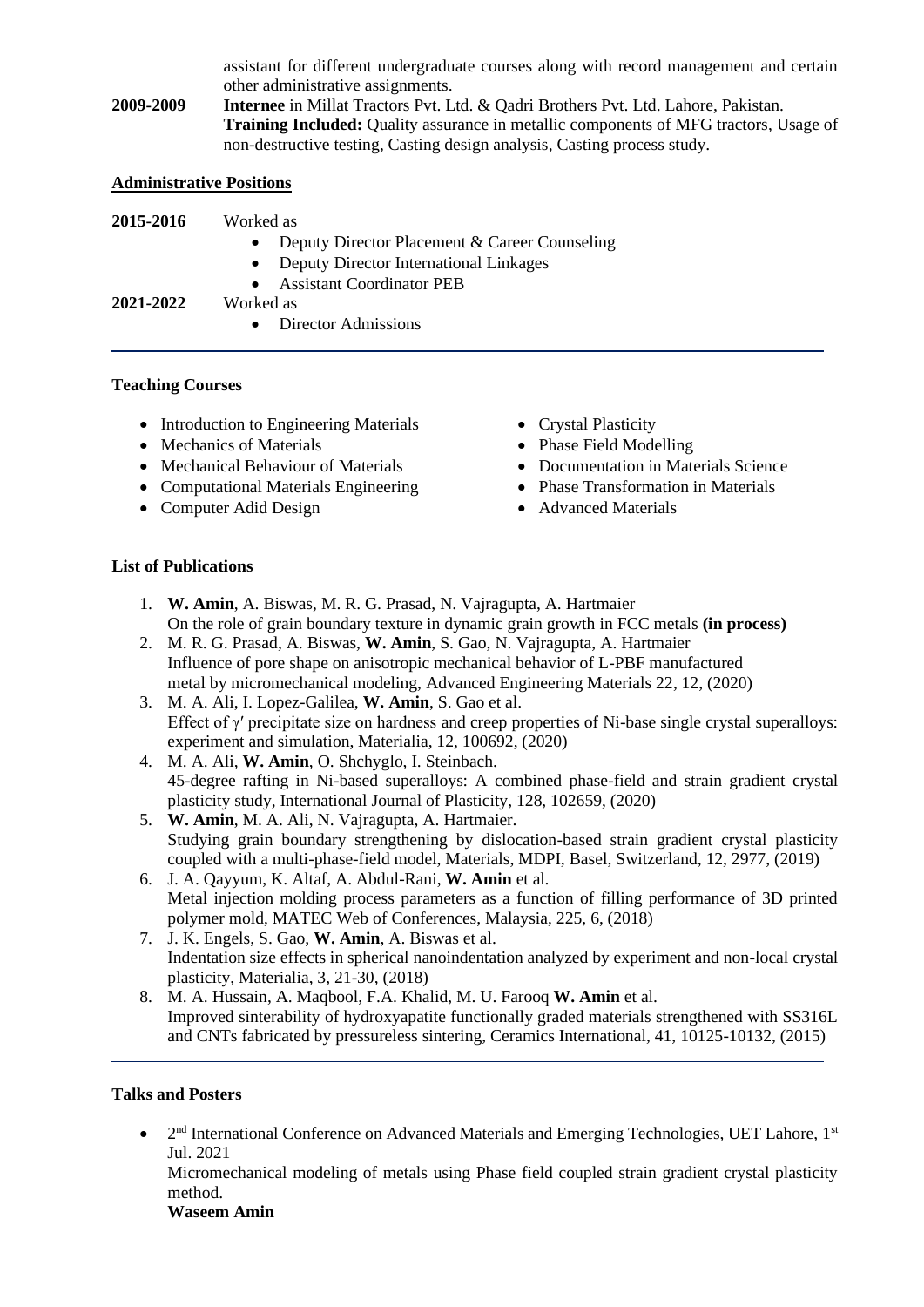- The 2<sup>nd</sup> Young Materials Researcher's Day (MRD) Ruhr-Universität Bochum, 2<sup>nd</sup> Dec. 2019 Creep and strengthening through interfaces explained by dislocation-based strain-gradient crystal plasticity-phase field method.
	- **Waseem Amin**, Muhammad Adil Ali, Alexander Hartmaier, Ingo Steinbach
- The 4th International Symposium on Phase-Field Modelling in Materials Science Ruhr- Universität Bochum, Germany 22 - 25 Jul. 2019 Micromechanical modeling of metals using strain gradient plasticity-phase field method. **Waseem Amin**, Muhammad Adil Ali, Oleg Shchyglo
- The 2<sup>nd</sup> Materials Chain International Conference, MCIC 2018 Session: Modelling and Simulation Ruhr-Universität Bochum 12-14 Nov. 2018 Micromechanical modeling of metals using crystal plasticity-phase field method. **Waseem Amin**, Napat Vajragupta, Alexander Hartmaier
- 10 Years ICAMS International Symposium, Ruhr-Universität Bochum, Germany 25th Jun. 2018 Prediction of large deformations in FCC Metals using crystal plasticity phase-field method. **Waseem Amin**, Napat Vajragupta, Alexander Hartmaier
- 27th International Workshop on Computational Mechanics of Materials (IWCMM27), Leuven, Belgium, 20<sup>th</sup> Sep. 2017 Parameterization of a nonlocal crystal plasticity model by nanoindentation and inverse modeling. Jenni Kristin Engels, **Waseem Amin**, Abhishek Biswas, Siwen Gao, Daysi Karina Gonzalez Dacasa, Soheil Rooein, Napat Vajragupta, Alexander Hartmaier
- 2nd International Conference on Advanced Materials and Emerging Technologies (ICAMET), Lahore, Pakistan 1st Jul. 2021 Phase-field coupled strain-gradient crystal plasticity method and its applications. **Waseem Amin**

# **Software Authored**

I have contributed to an open-source software Open-hase <https://openphase.rub.de/authors.html> by authoring code on strain-gradient crystal plasticity method. It can be used to performs Multiphysics analysis involving microstructural evolution.

 $\circ$ 

#### **Academic Training**

Received one-month intensive training National Academy of Higher Education, HEC under NFDP-2021 in September 2021. It included following modules:

Effective Teaching Course Design & Policies Lesson Delivery Research Genesis Assessment Launching Your Career Research for Impact Proposals Writing Scholarship of Teaching and Learning Scholarly Writing Lesson Planning & Learning Activities

#### **Skill tools**

Very good command on the following educational/experimental/scientific tools/software packages/ code libraries /editors

#### **Teaching tools**

- Microsoft teams
- Zoom conferencing
- Google classrooms and forms
- Kahoot
- Moodle
- Mentimeter
- Coggle
- **•** Perusall

#### **Experimental techniques**

■ Tensile testing

- Hardness testing
- Metallography
- Optical microscopy

# **Programming Languages**

- $C_{++}$
- Python
- Bash scripting
- Vim
- Nano

**Simulation and analysis software**

■ OpenPhase

- Gnuplot
- MATLAB
- MTEX
- Paraview

#### **Writing and editing**

- **■** Microsoft Office
- Latex
- Overleaf
- Mendeley

# **Solid part modeling**

■ Solid Edge